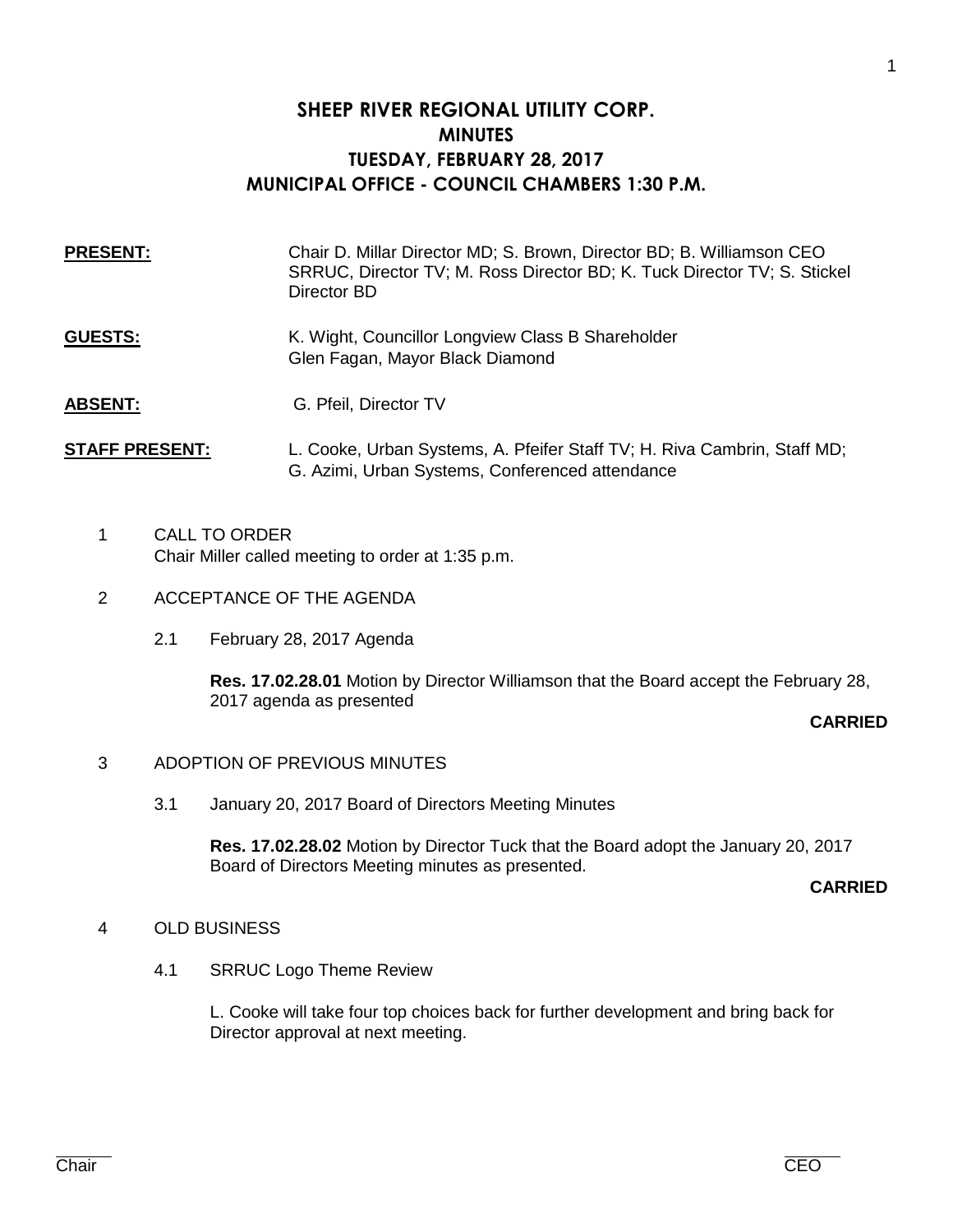- 
- 4.5 SRRUC Vision, Principles and Policies

H. Riva-Cambrin will bring back further clarification regarding Director insurance

Next steps: Policy statement to be sent to Brownlee for review and recommendations; polices prioritized; Directors to review and send comments back to Urban, Directors to proceed with further policy development requirements.

### 5 ADMINISTRATIVE/FINANCIAL UPDATE

5.1 Finance Report H. Riva-Cambrin gave verbal update on financials.

> **Res. 17.02.28.05** Motion by Director Williamson that the Board set December 31 as yearend.

### **CARRIED**

**Res. 17.02.28.06** Motion by Director Williamson that the Board accept the financial report as presented.

### **CARRIED**

L. Cooke reviewed terms of reference technical/operating/planning committee with Board members.

**Res. 17.02.28.03** Motion by Director Brown that the Board accept the Technical/Operating/Planning Committee Terms of Reference as amended.

### **CARRIED**

4.3 Water Supply Agreement

**Res. 17.02.28.04** Motion by Director Williamson that the Board agree to send the Water Supply Agreement to respective Turner Valley and Black Diamond Council's for approval.

### **CARRIED**

4.4 Update on Water Supply Intake Project and DRP Funding

CEO Williamson provided an update on DRP funding for the Water Supply Intake Project advising project has been approved for 1.7 m of funding; however, he has asked for clarification regarding funding being tied directly to the intake project, and that the funding will be forthcoming. Mr. Williamson also advised DRP has suggested applying for extension further advising this process has already begun.

K. Tuck requested an update on project timelines from the engineers, CEO Williamson will follow up. H. Riva-Cambrin advised he will follow up regarding an update on the DFO project.

coverage.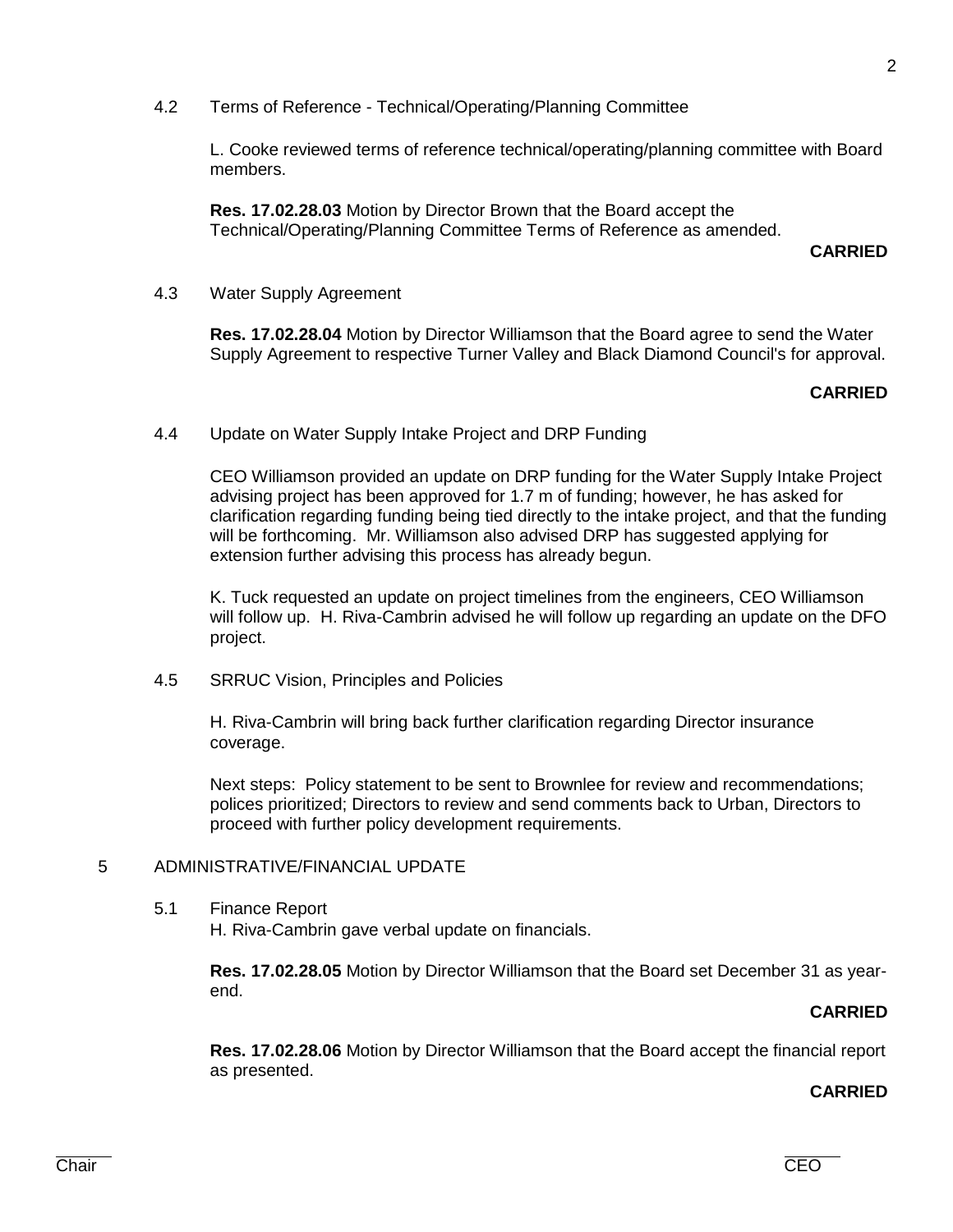5.2 SRRUC Management Administrative Roles and Responsibilities Review

L. Cooke to prepare report regarding operations and management options.

5.3 Selection of Accountants

H. Riva-Cambrin advised the MD is currently acting for SRRUC as accountants.

5.4 Appointment of Auditors

H. Riva-Cambrin advised the MD of Foothills is researching auditors for financials. L. Cooke noted the 2016 audit (financials for four months Sept-Dec 2016) can be included with 2017 audit.

Chair Miller called for a five (5) minute recess at 3:05 p.m. Chair Miller called to resume meeting at 3:10 p.m.

### 6 NEW BUSINESS

6.1 Review of Water Licensing and Role of SRRUC/Customer in License Allocations

Acting CEO Williamson brought forward concerns regarding Black Diamond license diversion allocations specifically regarding and meeting the 25-year design flow and the suggested hold back for a non-potable water bulk station. There is a concern as Black Diamond has exceeded diversion capacity on occasion and the go forward plan for the direct intake project.

Black Diamond Board Directors will take concerns back to Black Diamond council and report back to SRRUC Board on decisions flowing from those discussions.

6.2 Finalize Asset Transfers and Documentation Exchange

To update drawings related to new assets and to be discussed at the next Technical Committee for follow up.

6.3 Awards for Municipal Excellence - discussion submission "Partnerships" Closing of QUAD formation of SRRUC

**Res. 17.02.28.07** Motion by Director Miller that the Board submit a submission to the Awards for Municipal Excellence Re: Partnerships final formation of SRRUC upon closing of the QUAD.

**CARRIED**

### 7 COMMUNICATIONS

7.1 No items